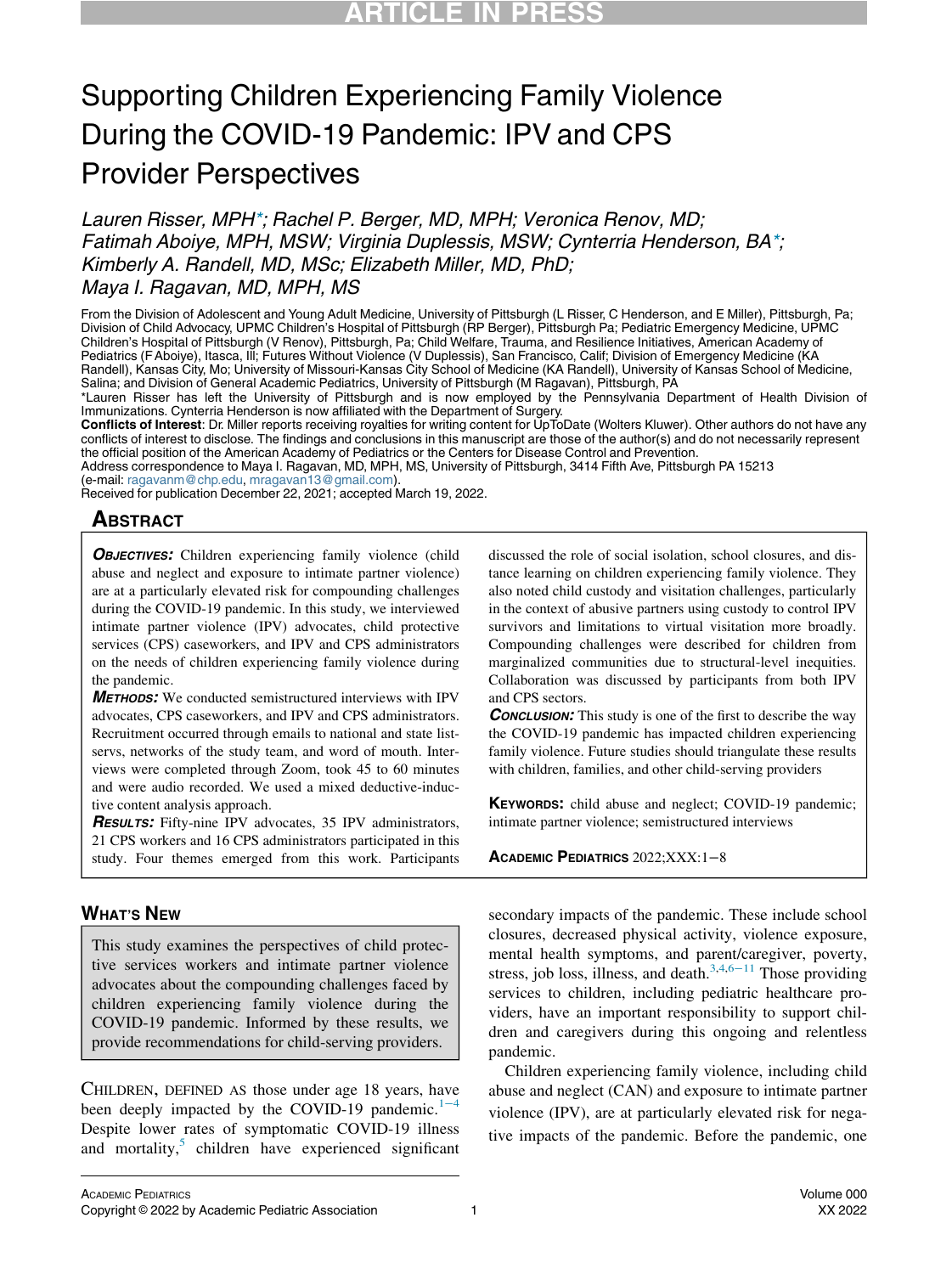in 5 US children was exposed to  $IPV<sup>12</sup>$  $IPV<sup>12</sup>$  $IPV<sup>12</sup>$  and one in 7 expe-rienced CAN annually.<sup>[13](#page-6-6)</sup> Experiencing family violence can have myriad and lifelong negative physical, behav-ioral, and developmental health impacts on children.<sup>[13](#page-6-6),[14](#page-6-7)</sup> Recent work has demonstrated links between the pandemic and family violence.[15](#page-6-8)−<sup>20</sup> While individual studies have shown mixed results in terms of changes in IPV frequency and severity during the pandemic, a systematic review of 32 studies<sup>[20](#page-6-9)</sup> and a meta-analysis of 18 studies<sup>[15](#page-6-8)</sup> showed overall increases in IPV during the pandemic (medium effect size of 0.66 for the meta-analysis).<sup>[15](#page-6-8)</sup> Further, studies have elucidated the unique challenges IPV survivors faced during the pandemic, particularly when shelter-in-place orders were enacted.[21](#page-6-10)−<sup>23</sup> The relationship between COVID-19 and CAN appears to be more complicated although still significant.<sup>[17](#page-6-11)</sup> For example, studies have shown decreased CAN reports to Child Protective Services  $(CPS)^{18}$  and decreased emergency depart-ment visits for CAN<sup>[19](#page-6-13)</sup> in 2020 compared to 2019; however, the percentage of hospitalizations as a result of ED visits for CAN increased.<sup>[19](#page-6-13)</sup> Another study examining the perspective of home visiting providers found 87% of participants thought maltreatment risk had increased during the pandemic. $^{24}$  $^{24}$  $^{24}$  Further, children experiencing family violence who identify as Black, American Indian or Alaska Native (AIAN), Latine, LGBTQ, and those living in poverty have experienced compounding challenges due to pre-existing structural inequities, family violence, and the pandemic. $8,25-27$  $8,25-27$  $8,25-27$  Therefore, addressing family violence during the pandemic is critical to support child health and well-being, particularly for children from marginalized communities.

Individuals working at IPV and CPS agencies directly support children and caregivers impacted by family violence and play important roles in advocating for family safety and wellbeing. IPV agencies provide a range of services to IPV survivors and their children including counseling, legal advocacy, and shelter. $^{28}$  $^{28}$  $^{28}$ CPS is a government agency that investigates child maltreatment, determines if abuse or neglect has occurred, and intervenes, if needed, with the goal of promoting children's safety.<sup>[29](#page-6-18)</sup> Therefore, staff at IPV and CPS agencies are optimally positioned to share the experiences and challenges of children connected to their services who are experiencing family violence during the pandemic. To that end, we performed qualitative interviews to explore the perspectives of IPV advocates, CPS caseworkers, and CPS and IPV administrators on the needs of children experiencing family violence (specifically CAN and exposure to IPV) during the pandemic.

#### **METHODS**

This manuscript draws upon results of a larger qualita-tive study of family violence during the pandemic.<sup>[23,](#page-6-19)[30](#page-6-20),[31](#page-6-21)</sup> We interviewed IPV advocates, CPS caseworkers, and IPV/CPS administrators to examine the experiences of families connected with these agencies and to elucidate

the programs and services agencies implemented to support families during the pandemic. IPV advocates have advanced training in responding to IPV and provide direct services to survivors. CPS caseworkers respond to CAN reports and meet with families regularly to facilitate service provision and ensure the safety of children. While administrators do not work directly with survivors or families, they advocate for policy and practice changes at local, regional, state, and national levels and make decisions regarding programming and other resource allocation. In the larger study, we also examined the experiences of adult IPV survivors during the pandemic, and strategies IPV and CPS agencies used to support families and front-line workers; these findings are published elsewhere.<sup>[23](#page-6-19)[,30](#page-6-20)[,31](#page-6-21)</sup> The University of Pittsburgh Institutional Review Board deemed this study exempt.

To meet inclusion criteria, an interviewee had to: 1) self-identify as an IPV advocate, CPS caseworker, or IPV/ CPS administrator; 2) be aged 18 or older; 3) speak and understand English; and 4) work in the United States. Recruitment occurred through word-of-mouth, emails, and calls to our team's professional networks, emails to national listservs through our partner Futures Without Violence for IPV advocates and administrators, and emails to various state listservs for CPS caseworkers and administrators.

We developed interview questions aligned with our research objectives. Interview guides also included questions related to our broader study objectives. [Appendix 1](#page-6-22) includes a sample of questions from our larger interview guide most relevant to this article, including one question we added mid-way through data collection. In the interview guide, we explicitly asked participants to think about children experiencing family violence (IPV and CAN) rather than children more broadly.

Interviews lasting 45 to 60 minutes were conducted from June 2020 to March 2021 by members of the study team all of whom underwent qualitative methods training and completed practice interviews prior to starting data collection. Participants provided verbal consent prior to beginning the interview and received \$30 for participating. Interviews were conducted until thematic saturation was reached (ie, no new data emerged), $32$  when we were able to recruit a representative sample, and when all individuals who expressed interest were able to participate. Verbatim transcriptions of the interview audio files were uploaded to the Dedoose qualitative coding software.<sup>[33](#page-6-24)</sup> We used a mixed deductive-inductive content analysis approach, starting with a priori codes aligned with our research questions (eg, effect of COVID-19 on children) and then creating inductive codes based on emerging  $data<sup>34</sup>$  $data<sup>34</sup>$  $data<sup>34</sup>$ . The coding team included the first, third, and final authors, in addition to trained research assistants. Two team members coded each transcript, which was reviewed by a third coder. The coding teams met weekly to discuss discrepancies in coding, develop consensus, and discuss emerging content areas. Our full team met monthly to review patterns in the data and elucidate key content on this study topic. We also shared codes with our monthly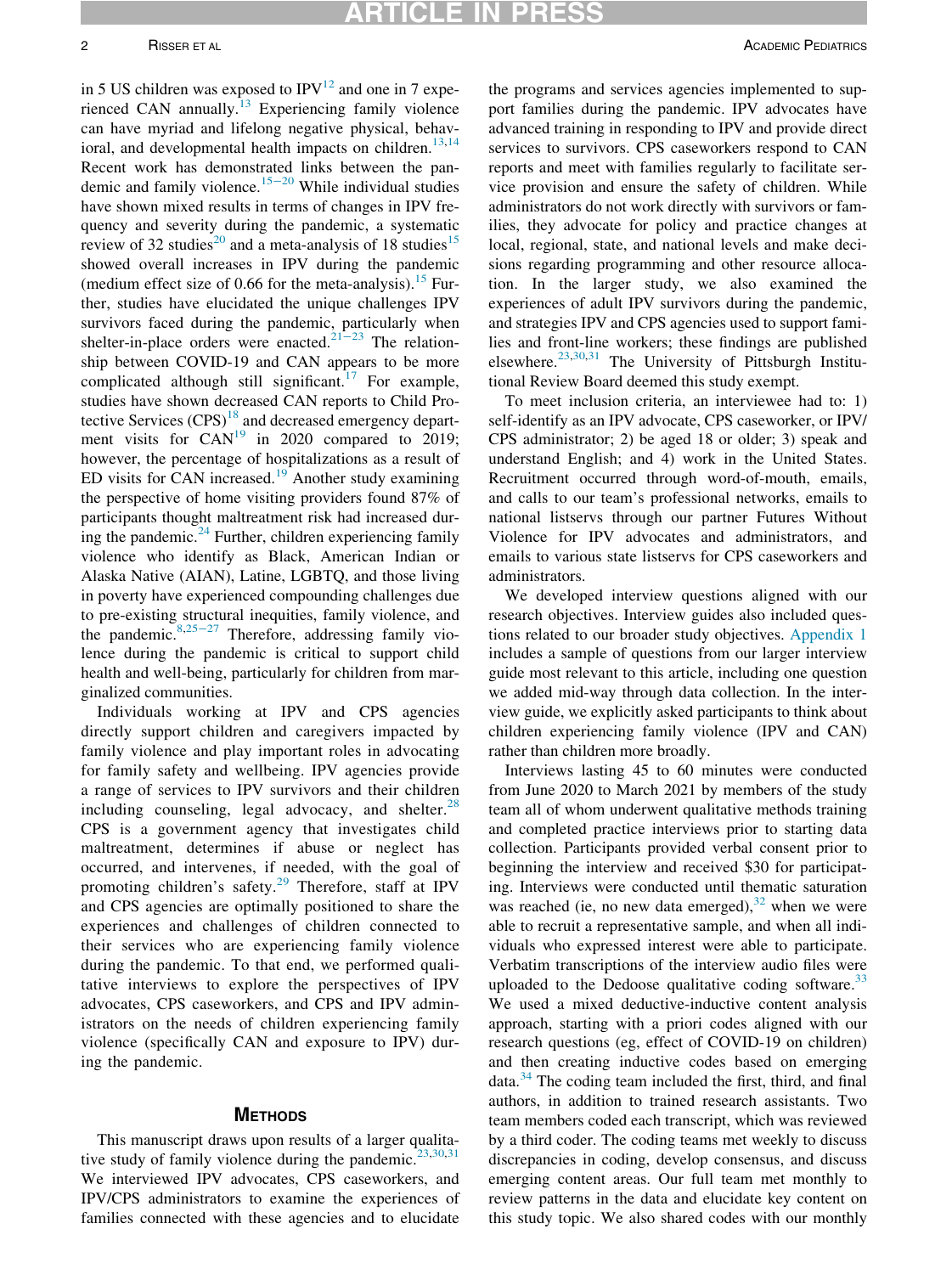**CLE IN** 

community partner council, comprising national IPV and child welfare organizations, to help us finalize our themes.

#### **RESULTS**

Fifty-nine IPV advocates, 35 IPV administrators, 21 CPS caseworkers and 16 CPS administrators discussed the impact of the pandemic on children. The majority of participants identified as female and non-Hispanic white [\(Table 1\)](#page-2-0). Four key themes emerged from the interviews: 1) social isolation during the pandemic impacted the safety of children experiencing family violence; 2) school closures and distance learning created stress for children experiencing family violence; 3) custody and visitation challenges in the context of family violence and the pandemic; and 4) compounding of structural inequities for children experiencing family violence. We also compare the perspectives of participants representing the IPV and CPS sectors. Additional quotations are presented in [Table 2.](#page-3-0)

### SOCIAL ISOLATION DURING THE PANDEMIC IMPACTED THE SAFETY OF CHILDREN EXPERIENCING FAMILY VIOLENCE

Interviewees from both IPV and CPS sectors described how increased isolation was particularly challenging for children experiencing family violence, as children have lost access to supportive, safe spaces outside of the home. This can result in witnessing IPV or experiencing CAN to which they may not have previously been exposed. As an IPV advocate (#17) shared:

Survivors do an incredible job of protecting their children, to the best of their ability, and I think that a lot of the safeguards have been taken from survivors, so kids can't go to camp anymore, they can't go to school.

<span id="page-2-0"></span>Table 1. Demographic Characteristics of IPV Advocates, CPS Workers, and IPV and CPS Administrators (n = 131)

| Region                               | Participants (n/%) |
|--------------------------------------|--------------------|
| Midwest                              | 32 (24%)           |
| Northeast                            | 35 (27%)           |
| South                                | 22 (17%)           |
| West                                 | 34 (26%)           |
| <b>US Territories</b>                | 1 (1%)             |
| National                             | 7 (5%)             |
| Job Type                             | Participants (n/%) |
| <b>IPV Advocate</b>                  | 59 (45%)           |
| <b>CPS Caseworker</b>                | 21 (16%)           |
| <b>IPV/CPS Administrator</b>         | 51 (39%)           |
| Race/Ethnicity                       | Participants (n/%) |
| Asian                                | 7(5%)              |
| Black/African American               | 12 (9%)            |
| Hispanic                             | 13 (10%)           |
| Native American                      | 9 (7%)             |
| Non-Hispanic white                   | 86 (66%)           |
| Other                                | 4 (3%)             |
| Gender                               | Participants (n/%) |
| Female                               | 118 (90%)          |
| Male                                 | 9(7%)              |
| Transgender, Gender queer, Nonbinary | 4 (3%)             |

They're more likely to hear and to witness the abuse that one parent is engaging in with the safe parent.

Participants also shared that isolation during the pandemic altered safety plans to reduce the risk of harm:

We are hearing some pretty disturbing stories about what kids have gone through in this lockdown. How moms and dads who are survivors have really struggled to protect their kids, and some of the safety plans they had in place prior were about keeping the kids away. You know, staying with grandma, having daycare, safety at school, safety plans with teachers or clergy, and "the village" as the safety plan, just evaporated overnight. (IPV administrator #34)

Family members outside of the home are another important source of support for children; however, pandemic mitigation efforts may have decreased access to these family members. Participants shared that families may have understandably limited contact with individuals who are at greater risk for severe COVID-19 due to older age or underlying health concerns, which may also have been used by abusive partners to further isolate adult IPV survivors and, by extension, their children. A CPS administrator (#12) said: "When the government is saying you shouldn't be out, how easy is it to isolate? When you're saying you can't see your parents –what if you get them sick? When you think about the excuses that allowed batterers to isolate the survivors and the kids, it's terrifying."

#### SCHOOL CLOSURES AND DISTANCE LEARNING CREATED STRESS FOR CHILDREN EXPERIENCING FAMILY VIOLENCE

Participants highlighted how a major driving force behind the isolation and stress experienced by children was pandemic-related school closures, as schools can offer respite for children as well as opportunity to connect with social supports. A CPS caseworker (#8) noted:

[Another kid] said [virtual learning] just affects her mental health being at home. Not being able to get away from her family and the yelling...I definitely feel like it's affecting kids' mental health a lot more than it is the parents', just because they don't have that social interaction anymore that they had while they were at school or being able to get away from family issues that are happening at home.

An IPV advocate (#44) shared: "A lot of them [the children we are working with] have been feeling isolated, depressed, anxious, stressed, feeling like they're behind, they're not learning anything, disconnection from friends."

Further, interviewees shared that schools are often one of the first places to notice signs of abuse. An IPV administrator (#28) shared, "Our public schools have largely been closed. They are starting to reopen a bit...there has not been an opportunity for anybody outside to look in to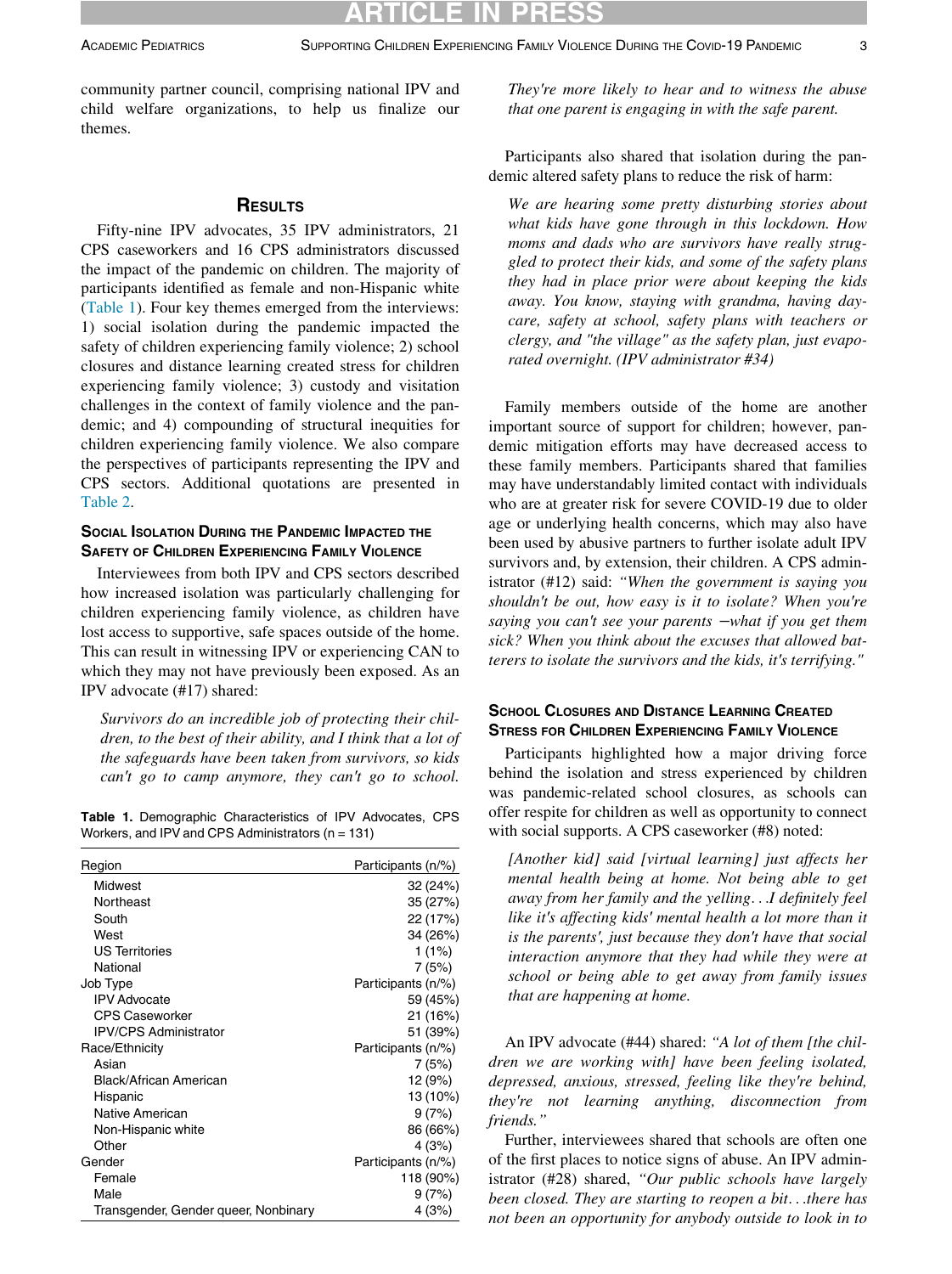### ARTICLE IN PRESS

4 **RISSER ET AL** ACADEMIC PEDIATRICS **ACADEMIC PEDIATRICS** 

#### <span id="page-3-0"></span>Table 2. Content Areas and Additional Representative Quotations

| <b>Main Content Areas</b>                                                                                                | <b>Additional Representative Quotations</b>                                                                                                                                                                                                                                                                                                                                                                                                                                                                                                                                                      |
|--------------------------------------------------------------------------------------------------------------------------|--------------------------------------------------------------------------------------------------------------------------------------------------------------------------------------------------------------------------------------------------------------------------------------------------------------------------------------------------------------------------------------------------------------------------------------------------------------------------------------------------------------------------------------------------------------------------------------------------|
| Social isolation dur-<br>ing the pandemic<br>has impacted the<br>safety of children<br>experiencing fam-<br>ily violence | "When we're talking about families whose support system is in the high-risk category - it could be grandparents. It<br>could be more elderly aunts, uncles, cousins that could be assisting the family with childcare, watching the kids<br>while parents go to work or helping get to school and home. . If there is a fear and you want to stay away from<br>those folks to keep them isolated so that they don't get sick, your support system is lostthat has created a big-<br>ger challenge on meeting the needs of some of our families." – CPS administrator #12                         |
|                                                                                                                          | "We had the abusive stepdad and she was able to remove herself from the situation, that was her safety plan.<br>She knew what to do. At the same time, it's trying to find a safe place for them to go when they can't go to a<br>friend's house. When they can't go to a certain family member's house because they might be immunocompro-<br>mised or elderly." - IPV advocate #44                                                                                                                                                                                                             |
| School closures and<br>distance learning<br>created stress for<br>children<br>experiencing fam-<br>ily violence          | "A lot of our reports are made by mandated reporters such as teachers, social workers, principals once they<br>took the kids out of school and weren't seeing them on a daily basis [the kids] didn't have the opportunity to go<br>to the social worker at school and talk to them about what's going on in the home" $-$ CPS caseworker #2                                                                                                                                                                                                                                                     |
|                                                                                                                          | "Families who are in shelters don't always have wi-fi. Then it's difficult for children to go to school there at the<br>shelter. Parents are transporting them to community centers to be able to do that. Shelters sometimes are not in<br>the most convenient location. That's another challenge. I think that one's the biggest challenge right now if<br>school continues to be online is it's not easy for all parents to be able to be there for them, especially when<br>they're going through all this trauma, all this abuse." $-$ IPV advocate #41                                     |
| Custody and visita-<br>tion challenges in<br>the context of fam-<br>ily violence and<br>the pandemic                     | "The biggest impact [of the pandemic] would be on our visitations with our parents since a lot of our parents do not<br>quarantine or are unable to quarantine like a lot of other people can – they are very transient. They are homeless<br>at times and staying with multiple different people. Some of our children that we have come into care are medi-<br>cally fragile." - CPS administrator #14                                                                                                                                                                                         |
|                                                                                                                          | "[Navigating visitation]is something that survivors are already struggling with.I think especially as things<br>change in the pandemic, there might be increased pressure on survivors to have increased contact with some-<br>one who's abusive or having to have them navigate the brunt of the challenges that come about visitation and<br>thereby potentially exposing them to more difficulty or harm or exposing the kids to more difficulty." - IPV advo-<br>cate #32                                                                                                                    |
| Compounding of<br>structural inequi-<br>ties for children<br>experiencing fam-<br>ily violence                           | "I think about the political landscape and how that's really emotionally impacted Black and Brown and LGBTQ<br>youth, too. I think that's just been an emotional burden and added burden to their families, which increases any<br>family stress that's going on, which increases violence that's going on." - IPV advocate #43                                                                                                                                                                                                                                                                  |
|                                                                                                                          | "A lot of parents are feeling overwhelmed with having to worry about their kids falling behind…[IPV agency] has<br>done a lot of individual troubleshooting, but I feel like there needs to be a broader solution.Because you know<br>who's not getting served, right? It's the kids of color, black and brown kids in the city, in the neighborhoods." -<br>IPV administrator #14                                                                                                                                                                                                               |
|                                                                                                                          | "How do we educate their children? They don't have computers. Think about having three children, school-age<br>children, in different grades in your home trying to do their homework. That means three computers. A lot of<br>families don't have three computers. We saw that a lot in the marginalized communities. Some of the teleservi-<br>ces, the telemedicine, the tele-mental-health, the tele-resources for safety planning, they didn't have access to<br>that, and especially if they spoke multiple languages or languages that weren't quite as common." $-$ IPV advo-<br>cate #6 |
| Collaboration                                                                                                            | "I think about the work that I'm doing personally, as part of the [agency], I've had more contact with zero-to-three<br>safe baby courts, for instance, and looking at domestic violence and how that impacts and effects families and<br>providing practice guidance around that. Those are relationships that started before COVID that are ongoing<br>and have expanded." $-$ IPV administrator #11                                                                                                                                                                                           |

see if a child is struggling. Sometimes, [violence] becomes uncovered through noticing something's off with a child, and then offering a parent help." Schools also provide a sense of community and strength, which participants shared was missing for children and important to recreate: "around December for Christmas, there is a school that would come, and they would do a holiday party for our kids. A lot of our kids are really missing that sense of community. We try to find ways to create that, but obviously, it's not the same" (IPV Advocate #42).

#### CUSTODY AND VISITATION CHALLENGES IN THE CONTEXT OF FAMILY VIOLENCE AND THE PANDEMIC

Participants shared several unique challenges created by the pandemic around custody and visitation when IPV and/or CAN are present. IPV advocates noted how

abusive partners used the pandemic to try to change custody agreements or limit survivors from seeing their children:

I've heard of cases with folks that have children or are co-parenting where abusers were using COVID as either a way to not return kids on time, or they were using COVID against the survivor by either saying... that the survivor was not being safe, or...the abuser not being safe around the kids, and then exacerbating the anxieties of the survivors and just the worry for the children's health. (IPV advocate #29)

Another advocate (#52) noted how safe spaces for exchanging children were closed: "It's a lot of safety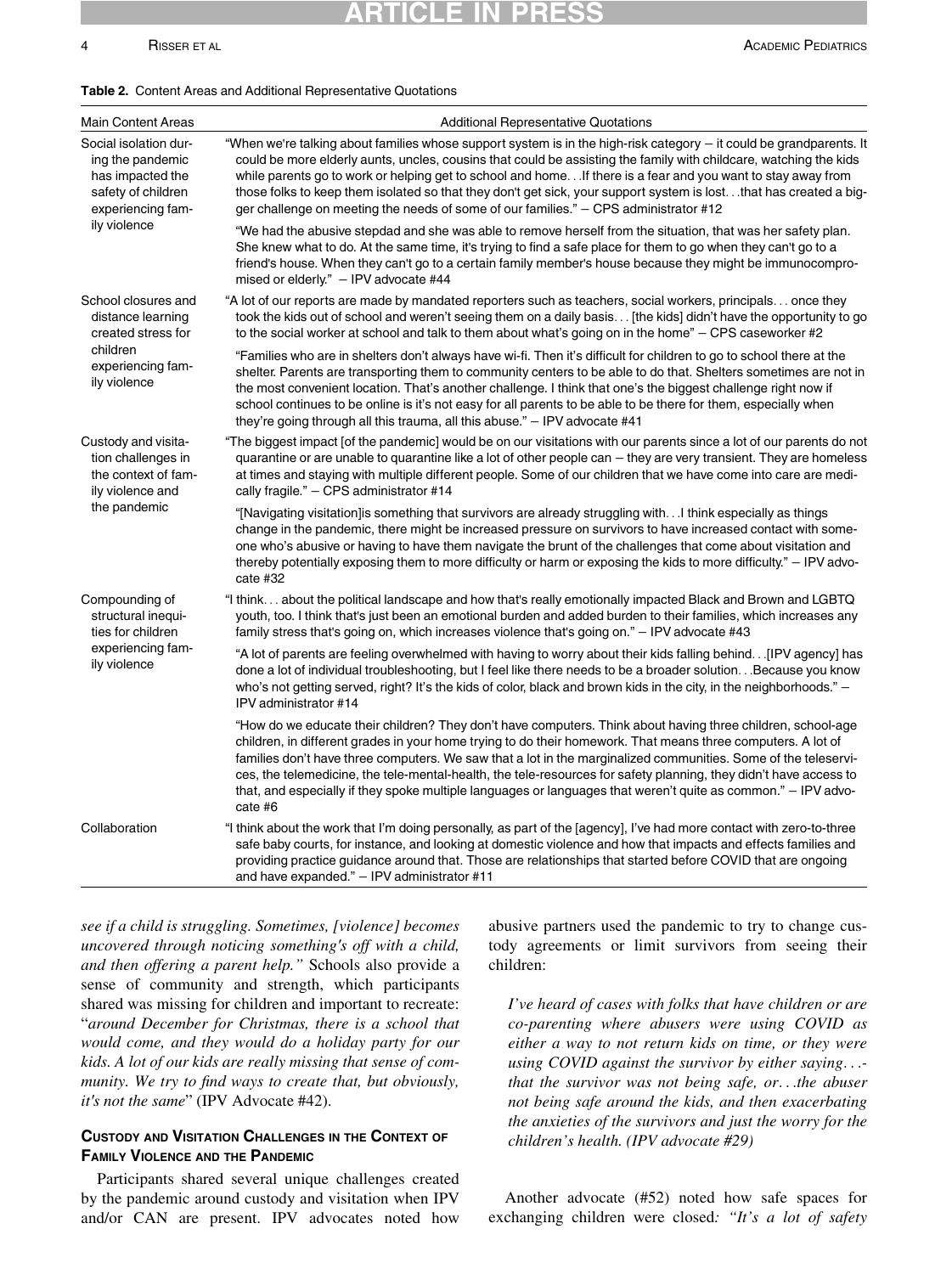issues because with COVID, if you have to do the exchange of the child and there is no other place so he has to come back to the house . . . It's been very, very hard for clients to go and feel safe."

Children who have been removed from their parents' care more generally have also faced challenges participating in supervised visitation. A CPS caseworker (#7) shared, "[Virtual visitation] makes bonding significantly harder, kids one and under really don't engage in video calls and they are having a hard time remembering their parents." A CPS administrator (#14) noted:

We have these children typically in foster care, and they are unable to bond with their mom and their mom is not able to bond with them. . . It makes it very difficult for them to continue to make that progress when they aren't having as many visits as we would typically get for them.

#### COMPOUNDING OF STRUCTURAL INEQUITIES FOR CHILDREN EXPERIENCING FAMILY VIOLENCE

Many participants noted how Black, Latine, AIAN, and LGBTQ-identifying children and adolescents have been disproportionately impacted by the pandemic. Participants highlighted how this disproportionate impact has been compounded by pre-existing and concurrent systemic inequities, and in some instances, has amplified exposure to violence. A CPS caseworker (#9) shared that many families involved with CPS belonged to the communities most impacted by the pandemic: "Minority communities have absolutely been impacted more by the COVID Pandemic in our area and I think across the nation. It's also been an ongoing for years the disproportionality in child removals."

Additionally, loss of access to supports has been profoundly impactful for children from marginalized communities. An IPV advocate (#43) discussed the challenges that gender non-binary adolescents are facing,

A lot of [gender non-conforming or non-binary students] have been really struggling in feeling disconnected from other people and all pretty much have families that aren't super supportive. I think not having school as a space to physically go to, to express themselves and be able to dress the way they want and go by names they wanna go by has been a hard cumulative thing over the last several months.

Participants shared that many of the families they served were also impacted by poverty. These families had limited resources prior to the pandemic, making the economic challenges that accompanied COVID-19 even more difficult to navigate. As one CPS caseworker (#12) shared:

[Parents] could be working at the fast-food restaurants, grocery stores, bus drivers. If they call off  $$ they can't pay rent. If they don't have childcare  $-$ 

we're going to have neglect concerns that kids are being left home alone. If they call off of work  $-$  they're gonna get fired and they're not going to be able to make their rent. You can see those challenges that parents have around work, which is then also exposing them to more people, exposing them to higher rates of the virus.

An IPV administrator (#22) shared how digital inequities were specifically impacting AIAN communities where they worked: "I think the inequities across the state have only been exaggerated, including Indigenous people having limited access to a lot of resources, particularly internet. When we're talking about education of survivors' children, that's a huge issue."

#### COMPARING THE PERSPECTIVES OF IPV AND CPS **PARTICIPANTS**

In general, individuals representing IPV and CPS agencies shared similar perspectives, particularly around social isolation and school closures. However, for custody concerns, IPV staff focused primarily on how abusive partners used COVID-19 to manipulate custody and CPS staff described broader custody challenges during the pandemic due to virtual visitation, particularly for parents whose children had been removed from their custody.

Given the shared experiences of IPV and CPS agencies during the pandemic, collaboration between the agencies offers opportunities to learn from and support each other as well as the families that they serve. A CPS administrator (#9) shared the importance of collaboration, "All these different agencies intertwine, and there's no one overseeing that collaboration. Thankfully, in this field, we are aware that we need this collaboration to work together, and as experts we've found ways to collaborate within our community."

#### **DISCUSSION**

To our knowledge, this is among the first studies to explore perspectives of IPV and CPS agency staff regarding impacts of the pandemic on children experiencing family violence. Participants provided unique insights into the challenges COVID-19 presented for these children as well as opportunities to better support children and their families. Many of the challenges facing children, such as increased isolation and school closures, were pervasive during the pandemic $35$  as well as other past crises (ie, Hurricane Katrina) $36$  and not unique to children experiencing family violence. However, family violence exacerbated these challenges, which compounded the negative impacts of the pandemic for this group of already vulnerable children. As noted by Holland et al, preventing and responding to public health crises (including emergency preparedness plans) should incorporate efforts to mitigate secondary impacts of the crisis, such as increased mental health needs, substance use, and violence.<sup>[37](#page-7-2)</sup> Such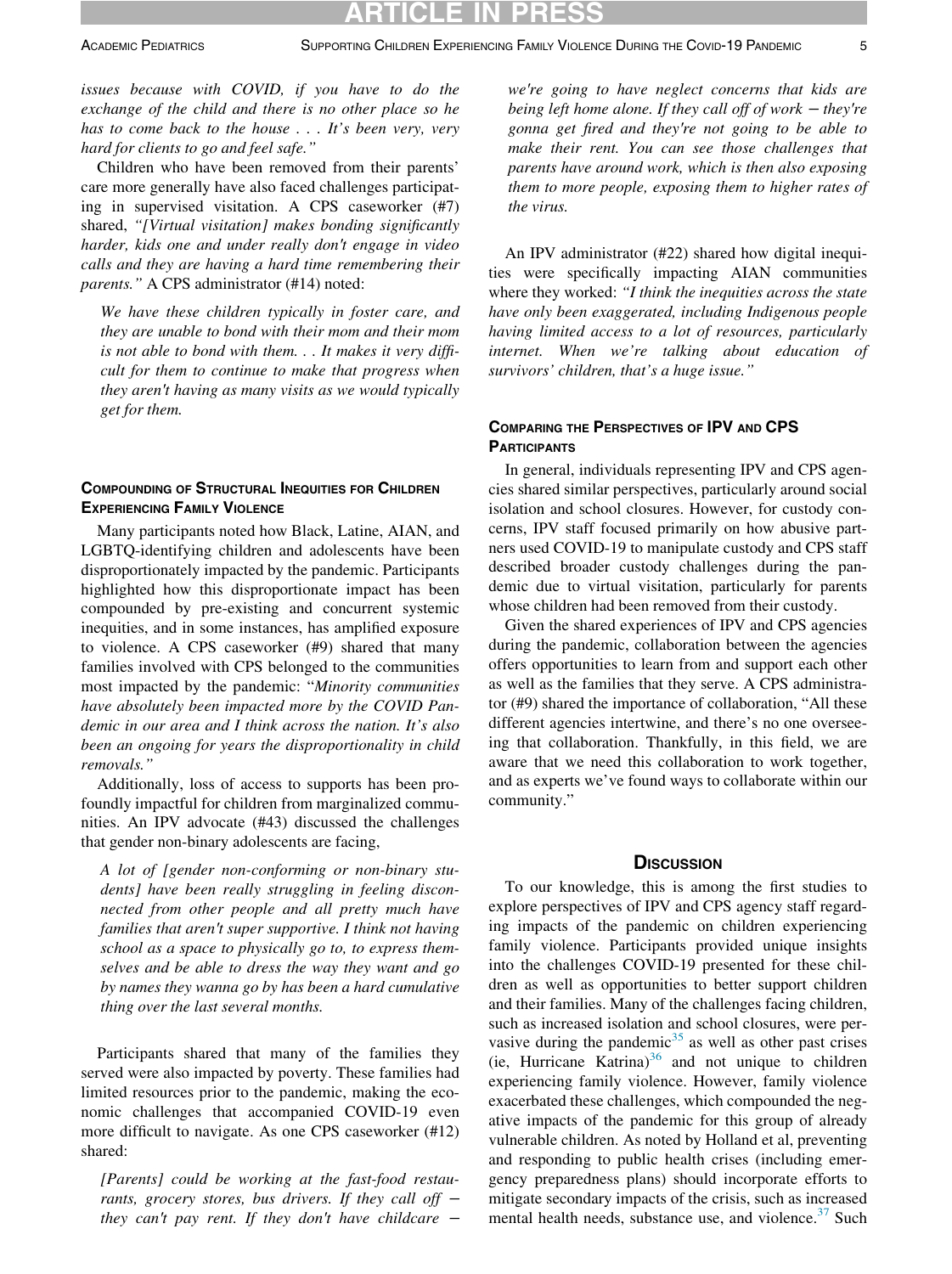## ARTICLE IN PR

prevention efforts must include information specific to children experiencing family violence.

Our study highlights the need to expand supports for children and their caregivers in the context of pandemics and public health emergencies, particularly for marginalized communities who have experienced compounding challenges during this pandemic.[8](#page-6-15),[25](#page-6-16)−<sup>27</sup> Participants in this study noted how children from marginalized communities experienced structural inequities rooted in racism, homophobia, transphobia, and poverty further perpetuating cycles of family violence. Thus, child-serving providers and policymakers should ensure that families' experiences and expertise are integrated into service provision and that structural level solutions are amplified rather than focusing on punitive measures against individual parents or caregiver.

At the individual/family level, the pandemic has created unique challenges around custody and visitation. In the context of IPV, prior work has documented abusive partners' use of custody agreements as a mechanism of coercive control. IPV survivors have described how childrelated judicial processes may revictimize them and allow the abusive partner to maintain control.<sup>[38](#page-7-3)[,39](#page-7-4)</sup> Further, abusive partners may use child custody to control IPV survi-vors in multiple settings, including pediatric healthcare.<sup>[40](#page-7-5)</sup> Our study extends this past work by noting how the pandemic increased opportunities for abusive partners to maintain control over custody and limit visitation. Further, this study underscores the challenges of virtual visitation more broadly for children separated from their parents. Past research shows the developmental and health impacts of family separation. $41,42$  $41,42$  Our study suggests the importance of developing safe ways for in-person visitation during public health emergencies.

#### **LIMITATIONS**

These findings should be considered with several limitations in mind. We interviewed staff from IPV and CPS agencies rather than directly interviewing families. While these individuals work closely with children experiencing family violence, additional work is needed to hear directly from children and caregivers. Further, these interviews were conducted from June 2020 to March 2021, which only reflects a short time period of the pandemic. The experiences of families were unlikely to be stable throughout the pandemic especially as distancing measures were relaxed and vaccines became widely available. As the pandemic continues, experiences of family violence and the social service and public health responses will continue to evolve. Additionally, while we conducted significant outreach through national networks, this study relied on convenience sampling and may not be generalizable. However, the intent of qualitative research is not to generalize but to elucidate nuanced and heterogeneous concepts and experiences.

<span id="page-5-1"></span><span id="page-5-0"></span>While not a limitation, neither IPV or CPS participants identified the need for better coordination between IPV and CPS agencies despite noting the importance for collaboration across different service sectors more broadly, especially as part of being prepared for future crises; however, interviewees were not probed for this information. Efforts to better elucidate potential barriers and missed opportunities for such collaboration are needed.<sup>[18](#page-6-12)</sup>

#### RESEARCH IMPLICATIONS

Results from this study set the stage to expand research about IPV and CAN during the pandemic. Future work should incorporate the lived experiences of survivors of family violence, including those who are not receiving services from IPV, CPS or other child-serving agencies, such as pediatric healthcare providers, educators, and public health workers. Additionally, research is needed to understand how the response of CPS and IPV agencies in the United States compares with other countries. Finally, future studies should consider longitudinal assessment of the needs of children experiencing family violence, as challenges, supports, and resources have likely changed throughout the pandemic.

#### PRACTICE IMPLICATIONS

Results from this study support development of multisector collaborations, bringing together the expertise of multiple partners serving children. Partnerships between IPV and CPS agencies, and pediatric healthcare providers are limited; however, there are some examples of effective partnerships to facilitate healthcare-based violence prevention and response.<sup>[43,](#page-7-8)[44](#page-7-9)</sup> Further bolstering of collaborative efforts between medical providers, and IPV and CPS agencies through learning collaboratives, formalized partnerships, and increased cross-disciplinary communication is necessary to provide comprehensive care. Additionally, public health preparedness plans for future pandemics and other crises must address needs of children experiencing family violence, such as systems for prioritizing wellness checks, resources for families receiving CPS and IPV services, internet access for distance learning and connection to supports, and safe spaces for children to combat isolation.

#### **CONCLUSION**

IPV advocates, CPS caseworkers, and IPV/CPS administrators shared how the pandemic has deeply impacted children experiencing family violence through increased isolation with a concurrent decrease in social supports. Children from marginalized communities have been particularly affected. Multidisciplinary collaborations are deeply needed to bolster social support and connect children and caregivers to community resources.

#### **FUNDING**

This study was funded by a cooperative agreement from the Centers for Disease Control and Prevention ([NU38OT000282](#page-5-0)). Dr. Randell is supported by the Eunice Kennedy Shriver National Institute of Child Health & Human Development of the National Institutes of Health under Award Number [K23HD098299](#page-5-1).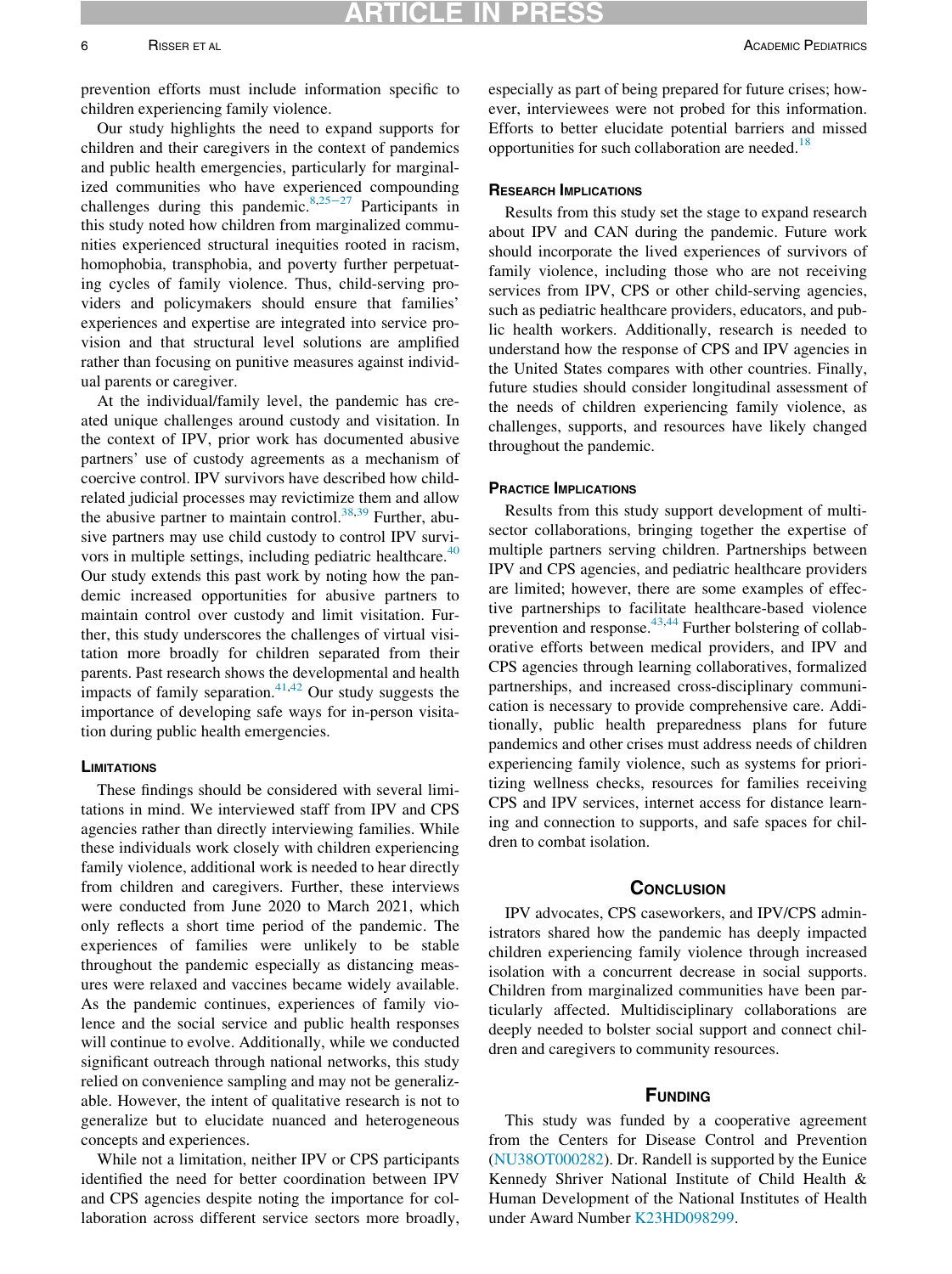#### SUPPLEMENTARY DATA

<span id="page-6-22"></span><span id="page-6-13"></span>Supplementary data related to this article can be found online at <https://doi.org/10.1016/j.acap.2022.03.011>.

#### **REFERENCES**

- <span id="page-6-9"></span><span id="page-6-0"></span>1. American Academy of Pediatrics, Children's Hospital Association. Children and COVID-19: State Data Report.; 2021.
- 2. Hillis SD, Blenkinsop A, Villaveces A, et al. COVID-19-associated orphanhood and caregiver death in the United States. Pediatrics. 2021. <https://doi.org/10.1542/peds.2021-053760>.
- <span id="page-6-10"></span><span id="page-6-2"></span>3. The impact of coronavirus on households across America - RWJF. [https://www.rwjf.org/en/library/research/2020/09/the-impact-of](https://www.rwjf.org/en/library/research/2020/09/the-impact-of-coronavirus-on-households-across-america.html)[coronavirus-on-households-across-america.html.](https://www.rwjf.org/en/library/research/2020/09/the-impact-of-coronavirus-on-households-across-america.html) Accessed November 20, 2021.
- <span id="page-6-3"></span>4. Lee SJ, Ward KP, Lee JY, et al. Parental social isolation and child maltreatment risk during the COVID-19 pandemic. J Fam Violence. 2021:1–12. <https://doi.org/10.1007/s10896-020-00244-3>.
- <span id="page-6-1"></span>5. Ahmad FB, Cisewski JA, Miniño A, et al. Provisional mortality data United States, 2020. MMWR Morb Mortal Wkly Rep. 2021;70:519–522. <https://doi.org/10.15585/mmwr.mm7014e1>.
- <span id="page-6-19"></span><span id="page-6-4"></span>6. Brown SM, Doom JR, Lechuga-Peña S, et al. Stress and parenting during the global COVID-19 pandemic. Child Abuse Negl. 2020;110:(Pt 2) 104699. [https://doi.org/10.1016/j.chiabu.2020.104699.](https://doi.org/10.1016/j.chiabu.2020.104699)
- <span id="page-6-14"></span>7. Ragavan MI, Culyba AJ, Muhammad FL, et al. Supporting adolescents and young adults exposed to or experiencing violence during the COVID-19 pandemic. J Adolesc Health. 2020;67:18–20. [https://](https://doi.org/10.1016/j.jadohealth.2020.04.011) [doi.org/10.1016/j.jadohealth.2020.04.011](https://doi.org/10.1016/j.jadohealth.2020.04.011).
- <span id="page-6-15"></span>8. Ragavan MI, Garcia R, Berger RP, et al. Supporting intimate partner violence survivors and their children during the COVID-19 pandemic. Pediatrics. 2020;146: e20201276. [https://doi.org/10.1542/](https://doi.org/10.1542/peds.2020-1276) [peds.2020-1276.](https://doi.org/10.1542/peds.2020-1276)
- <span id="page-6-16"></span>9. Kharel M, Sakamoto JL, Carandang RR, et al. Impact of COVID-19 pandemic lockdown on movement behaviours of children and adolescents: a systematic review. BMJ Glob Health. 2022;7: e007190. [https://doi.org/10.1136/bmjgh-2021-007190.](https://doi.org/10.1136/bmjgh-2021-007190)
- 10. Benton T, Njoroge WFM, Ng WYK. Sounding the alarm for children's mental health during the COVID-19 pandemic. [published online ahead of print, 2022 Feb 7] JAMA Pediatr. 2022 e216295. [https://doi.org/10.1001/jamapediatrics.2021.6295.](https://doi.org/10.1001/jamapediatrics.2021.6295)
- 11. Gadermann AC, Thomson KC, Richardson CG, et al. Examining the impacts of the COVID-19 pandemic on family mental health in Canada: findings from a national cross-sectional study. BMJ Open. 2021;11: e042871. <https://doi.org/10.1136/bmjopen-2020-042871>. Published 2021 Jan 12.
- <span id="page-6-17"></span><span id="page-6-5"></span>12. [Hamby SL, Finkelhor D, Turner H. Children's exposure to intimate](http://refhub.elsevier.com/S1876-2859(22)00178-4/sbref0012) [partner violence and other family violence.](http://refhub.elsevier.com/S1876-2859(22)00178-4/sbref0012) National Survey of [Children](http://refhub.elsevier.com/S1876-2859(22)00178-4/sbref0012)'s Exposure to Violence[. Washington, DC: Office of Juve](http://refhub.elsevier.com/S1876-2859(22)00178-4/sbref0012)[nile Justice and Deliquency Prevention; 2011.](http://refhub.elsevier.com/S1876-2859(22)00178-4/sbref0012)
- <span id="page-6-18"></span><span id="page-6-6"></span>13. Centers for Disease Control and Prevention. Child Abuse Neglect. [https://www.cdc.gov/violenceprevention/childabuseandneglect/](https://www.cdc.gov/violenceprevention/childabuseandneglect/index.html) [index.html](https://www.cdc.gov/violenceprevention/childabuseandneglect/index.html). Accessed August 25, 2021.
- <span id="page-6-20"></span><span id="page-6-7"></span>14. Randell KA, Ragavan MI. Intimate partner violence: identification and response in pediatric health care settings. Clin Pediatr (Phila). 2020;59:109–115. <https://doi.org/10.1177/0009922819879464>.
- <span id="page-6-21"></span><span id="page-6-8"></span>15. Piquero AR, Jennings WG, Jemison E, et al. Domestic violence during the COVID-19 pandemic: evidence from a systematic review and meta-analysis. J Crim Justice. 2021 101806. [https://doi.org/](https://doi.org/10.1016/j.jcrimjus.2021.101806) [10.1016/j.jcrimjus.2021.101806](https://doi.org/10.1016/j.jcrimjus.2021.101806).
- <span id="page-6-23"></span>16. Boserup B, McKenney M, Elkbuli A. Alarming trends in US domestic violence during the COVID-19 pandemic. Am J Emerg Med. 2020;38:2753–2755. <https://doi.org/10.1016/j.ajem.2020.04.077>.
- <span id="page-6-24"></span><span id="page-6-11"></span>17. Cappa C, Jijon I. COVID-19 and violence against children: a review of early studies. Child Abuse Negl. 2021;116:(Pt 2) 105053. [https://](https://doi.org/10.1016/j.chiabu.2021.105053) [doi.org/10.1016/j.chiabu.2021.105053](https://doi.org/10.1016/j.chiabu.2021.105053).
- <span id="page-6-25"></span><span id="page-6-12"></span>18. Campbell AM. An increasing risk of family violence during the Covid-19 pandemic: strengthening community collaborations to save lives. Forens Sci Int. 2020;2: 100089. [https://doi.org/10.1016/j.](https://doi.org/10.1016/j.fsir.2020.100089) [fsir.2020.100089](https://doi.org/10.1016/j.fsir.2020.100089).
- 19. Swedo E, Idaikkadar N, Leemis R, et al. Trends in U.S. Emergency Department visits related to suspected or confirmed child abuse and neglect among children and adolescents aged <18 years before and during the COVID-19 pandemic - United States, January 2019-September 2020. MMWR Morb Mortal Wkly Rep. 2020;69:1841–1847. [https://doi.org/10.15585/mmwr.](https://doi.org/10.15585/mmwr.mm6949a1) [mm6949a1](https://doi.org/10.15585/mmwr.mm6949a1).
- 20. Kourti A, Stavridou A, Panagouli E, et al. Domestic violence during the COVID-19 pandemic: a systematic review. [published online ahead of print, 2021 Aug 17] Trauma Violence Abuse. 2021 15248380211038690. <https://doi.org/10.1177/15248380211038690>.
- 21. Ravi KE, Rai A, Schrag RV. Survivors' experiences of intimate partner violence and shelter utilization during COVID-19. [published online ahead of print, 2021 Jun 30] J Fam Violence. 2021:1–12. [https://doi.org/10.1007/s10896-021-00300-6.](https://doi.org/10.1007/s10896-021-00300-6)
- 22. Schrag RV, Leat S, Wood L. "Everyone is living in the same storm, but our boats are all different": safety and safety planning for survivors of intimate partner and sexual violence during the COVID-19 pandemic. [published online ahead of print, 2021 Dec 29] J Interpers Violence. 2021 8862605211062998. [https://doi.org/10.1177/](https://doi.org/10.1177/08862605211062998) [08862605211062998](https://doi.org/10.1177/08862605211062998).
- 23. Ragavan MI, Risser L, Duplessis V, et al. The impact of the COVID-19 Pandemic on the needs and lived experiences of intimate partner violence survivors in the United States: advocate perspectives. [published online ahead of print, 2021 Dec 3] Violence Against Women. 2021 10778012211054869. [https://doi.org/](https://doi.org/10.1177/10778012211054869) [10.1177/10778012211054869](https://doi.org/10.1177/10778012211054869).
- 24. Bullinger LR, Marcus S, Reuben K, et al. Evaluating child maltreatment and family violence risk during the COVID-19 pandemic: using a telehealth home visiting program as a conduit to families. Infant Ment Health J. 2022;43:143–158. [https://doi.org/10.1002/](https://doi.org/10.1002/imhj.21968) [imhj.21968.](https://doi.org/10.1002/imhj.21968)
- 25. Van Dyke ME, Mendoza MCB, Li W, et al. Racial and ethnic disparities in COVID-19 incidence by age, sex, and period among persons aged <25 years - 16 U.S. jurisdictions, January 1-December 31, 2020. MMWR Morb Mortal Wkly Rep. 2021;70:382–388. [https://doi.org/10.15585/mmwr.mm7011e1.](https://doi.org/10.15585/mmwr.mm7011e1) Published 2021 Mar 19.
- 26. Singer M, Bulled N, Ostrach B, et al. Syndemics: A cross-disciplinary approach to complex epidemic events like COVID-19. Annual Review of Anthropology. 2021;50:41–58. [https://doi.org/10.1146/](https://doi.org/10.1146/annurev-anthro-100919-121009) [annurev-anthro-100919-121009](https://doi.org/10.1146/annurev-anthro-100919-121009).
- 27. Gato J, Barrientos J, Tasker F, et al. Psychosocial effects of the COVID-19 pandemic and mental health among LGBTQ+ young adults: a cross-cultural comparison across six nations. J Homosex. 2021;68:612–630. [https://doi.org/10.1080/00918369.2020.1868186.](https://doi.org/10.1080/00918369.2020.1868186)
- 28. Macy RJ, Giattina M, Sangster TH, et al. Domestic violence and sexual assault services: Inside the black box. Aggress Violent Behav. 2009;14:359–373. [https://doi.org/10.1016/j.avb.2009.06.002.](https://doi.org/10.1016/j.avb.2009.06.002)
- 29. [Child Welfare Information Gateway. How the child welfare system](http://refhub.elsevier.com/S1876-2859(22)00178-4/sbref0029) works. [Department of Health and Human Services, Administration](http://refhub.elsevier.com/S1876-2859(22)00178-4/sbref0029) for Children and Families[. Washington, DC: U.S: Children](http://refhub.elsevier.com/S1876-2859(22)00178-4/sbref0029)'[s](http://refhub.elsevier.com/S1876-2859(22)00178-4/sbref0029) [Bureau; 2020.](http://refhub.elsevier.com/S1876-2859(22)00178-4/sbref0029)
- 30. Garcia R, Henderson C, Randell K, et al. The impact of the COVID-19 pandemic on intimate partner violence advocates and agencies. [published online ahead of print, 2021 Oct 26] J Fam Violence. 2021:1–14. [https://doi.org/10.1007/s10896-021-00337-7.](https://doi.org/10.1007/s10896-021-00337-7)
- 31. Renov V, Risser L, Berger R, et al. The impact of the COVID-19 pandemic on child protective services caseworkers and administrators. Child Abuse Neglect. 2021 105431. [https://doi.org/10.1016/j.](https://doi.org/10.1016/j.chiabu.2021.10543) [chiabu.2021.10543.](https://doi.org/10.1016/j.chiabu.2021.10543) Advance online publication.
- 32. Guest G, Bunce A, Johnson L. How many interviews are enough?: An experiment with data saturation and variability. Field Methods. 2006;18:59–82. [https://doi.org/10.1177/1525822X05279903.](https://doi.org/10.1177/1525822X05279903)
- 33. Dedoose. [Web Application for Managing, Analyzing, and Presenting](http://refhub.elsevier.com/S1876-2859(22)00178-4/sbref0033) [Qualitative and Mixed Method Research Data](http://refhub.elsevier.com/S1876-2859(22)00178-4/sbref0033). Los Angeles, Calif: [SocioCultural Research Consultants, LLC; 2016.](http://refhub.elsevier.com/S1876-2859(22)00178-4/sbref0033)
- 34. Patton MQ. [Qualitative Research & Evaluation Methods: Integrat](http://refhub.elsevier.com/S1876-2859(22)00178-4/sbref0034)ing Theory and Practice[. 4th ed. Thousand Oaks, Calif: SAGE;](http://refhub.elsevier.com/S1876-2859(22)00178-4/sbref0034) [2015.](http://refhub.elsevier.com/S1876-2859(22)00178-4/sbref0034)